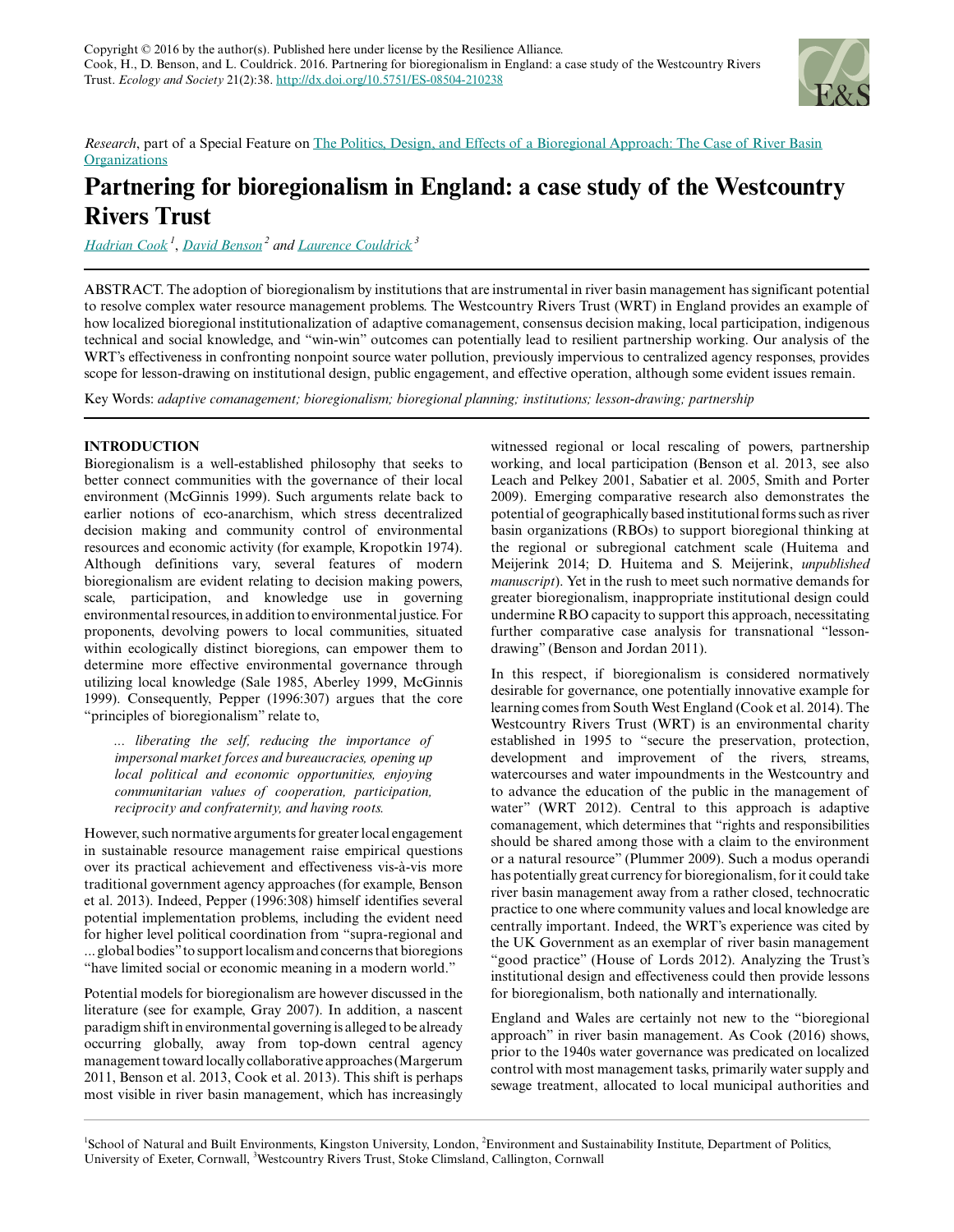dedicated catchment scale agencies (internal drainage boards, fisheries boards, and catchment boards). Rationalization of this polycentric approach began with the Rivers Board Act 1948 that established a system of catchment based river boards to assume most functions (Bell and McGillivray 2000). River authorities then took control over these tasks, apart from sewage treatment and drinking supply, during the 1960s. In the early 1970s, tasks were then rescaled to 10 integrated regional water authorities (RWAs) with jurisdiction over broad river basins (Haigh 2005). After these bodies failed to tackle chronic water pollution, the Water Management Act 1989 created the National Rivers Authority, subsequently incorporated with Her Majesty's Inspectorate of Pollution into the Environment Agency (EA) in 1996, to enforce water pollution legislation (Cook 2016). Privatized water companies were also created by the Act to provide utilities. Thus, water governance became associated with agency management involving limited roles for the public and nonindustry actors. Introduction of the European Union (EU) Water Framework Directive (WFD) in 2000 obliged public participation in river basin management planning (Ker Rault and Jeffrey 2008). However, this process has been widely perceived as too top down in England, with the EA controlling it via limited participation within river basin liaison panels (Benson et al. 2014). Central government policy is, however, now promoting a subregional Catchment Based Approach to support river basin management planning (Defra 2013). Bioregionalization, under these policy initiatives, has occurred in parallel to rising activity at the local catchment level, with the widespread growth of partnership-type organizations that often have little or no connection to the WFD process (Cook et al. 2012).

Our analysis is based on multiple qualitative sources, derived from ongoing collaborative research conducted with the WRT. Primary and secondary data sources such as original documents, official reports, web sites, and personal correspondence were employed to support the analysis. Guiding this analysis was the collection of data on WRT institutional characteristics, actor strategies, and functional effectiveness measured in terms of legitimacy, accountability, coordination, and environmental performance. Documentary analysis was supported by interviews with key WRT staff, including its original founders and current senior management, along with agency officers and local actors. Interviewing focused on determining WRT evolution, actor roles, and functional effectiveness. Participant observation was also conducted, including attendance at Trust meetings and its operational activities, the aim being to develop a deeper understanding of how the organization functions in achieving its objectives.

## **CONTEXT**

WRT's operations cover around 15,000 km² of Devon, Cornwall, Somerset, and Dorset in South West England (Fig. 1). Although the Trust covers many rivers, including the Dart, Exe, Taw, and Teign, the River Tamar catchment (1,800 km²) was one of the first to be worked on and continues to be the test bed for new initiatives. Land use within the broader Tamar catchment is mixed, including arable and horticulture, with a predomination of grassland cover. Farm holdings are generally small, generating only modest financial returns. The area is bounded to the west by Bodmin Moor and to the east by Dartmoor, both characterized by upland acidic peat soils. Middle parts of the main catchment include areas of alluvial flats or wetlands, while coastal zones to the south contain littoral sediments. A major urban conurbation is the City of Plymouth, home to a population of ~250,000.

**Fig. 1**. The Westcountry Rivers Trust operational area (source: Ron Wundering; Huitema and Meijerink 2014).



Multiple threats exist to these water resources, providing significant drivers for a consistent bioregional approach and adaptive comanagement. Diffuse agricultural and industrial pollution are the main barriers to effectively managing resources within the Trust's area. Intensive agriculture has resulted in threats to river and coastal water quality from nonpoint source pollution, mainly derived from widespread artificial and organic fertilizer application. High levels of animal stocking provide another critical source of diffuse water pollution. Further challenges to maintaining water quality emanate from the region's historical legacy of mining, particularly leaching from metals such as zinc and arsenic, and the production of china clay (Cornwall Rivers Project 2008). Wastewater treatment plants pose point source pollution risks, while the heavy modification of some rivers by industry is also influential.

Demands for water quality improvements come from three main drivers: legal-regulatory, economic, and cultural. At the European Union (EU) level, the WFD (European Communities 2000) legally compels the maintenance of "good" ecological and groundwater status for water bodies. Meeting the Directive requirements has involved the establishment of the South West River Basin District. Covering 21,000 km², the District comprises the counties of Cornwall, Devon, and Dorset and also encompasses areas of Somerset, Hampshire, Wiltshire, plus the Isles of Scilly. Environment Agency estimates in 2009 showed that 42% of surface water bodies met or exceeded good ecological criterion (EA 2009). However, even after subsequent EA investment in increased monitoring and tightening standards of assessment, the 2015 draft River Basin Management plan shows that only 23% of surface water bodies met or exceeded good ecological criterion (EA 2014). Critical economic factors driving demands for higher water quality standards are the tourism industry and drinking supply. Cornwall and Devon are highly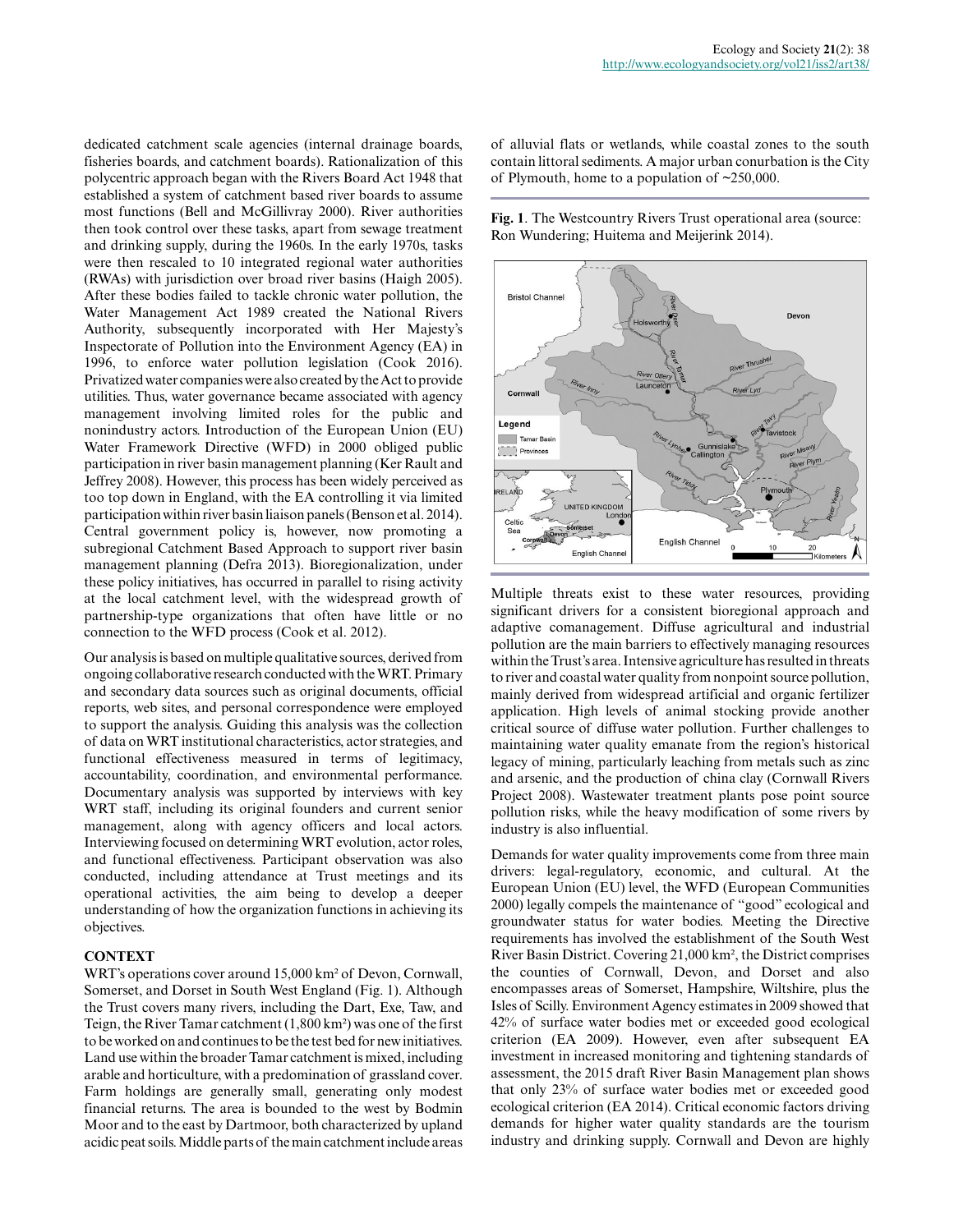dependent on visitors; in Cornwall nearly 15% of total employment occurs within this sector (ONS 2012). Tourists engage in multiple leisure activities that are dependent on high water quality, for example fishing, sailing, surfing, and visiting beaches. The Upper Tamar also provides an important source of drinking water for urban areas such as Plymouth. Finally, cultural demands have proved important to attempts to improve water quality, with local actors collaborating to find innovative ways to protect their natural environment. The Westcountry Rivers Trust owes its existence and continued development to concerned locals who reacted to declining water quality in their rivers to form a genuinely bottom up and community-led response.

## **EVOLUTION**

The WRT originated in 1993 at a meeting between a group of friends and conservationists. They were concerned over the ecological condition of rivers in the Tamar area, which was still declining despite repeated regulatory interventions by government agencies. Following initial discussions, the participants decided to create a charitable trust to address these problems. A local resident, Arlin Rickard, was appointed as the Trust's first director. From the start, the WRT's aims were defined as improving the quality of local rivers while helping to increase biodiversity and protect natural habitats. These aims were supported by several core principles, namely that catchment management should benefit the community and be supported by partnership working and sound scientific evidence. This latter commitment was initially supported by an agreement with the Royal Holloway Institute for Environmental Research.

The trustees then applied for charitable status which, once granted, allowed them to seek funding, primarily from the European Union and the UK government. Three major projects were initially funded from these sources. First, a pilot project, the Tamar 2000 SUPPORT (1996-2000), was undertaken by the Trust with the aim of reducing diffuse water pollution in its catchment. Project work was supported by EU regional structural funding (Objective 5b), UK government finance provided by the Ministry of Agriculture, Fisheries and Food (MAFF), and from multiple private donations. The project successfully supplied around 300 land managers with targeted advice regarding how to maximize economic benefits with effective environmental stewardship. This advice was included within individually tailored plans that provided programs of best management practices for every farm. Programmatic techniques recommended included reducing fertilizer use, fencing erosion-prone river banks to prevent livestock damage, establishing riparian buffer zones to enhance soil conservation, and improving ditch management. A collaborative management approach was adopted, with strategic partners including the National Rivers Authority (subsequently replaced by the Environment Agency), the consultants DBD Associates who supplied technical advice to individual farmers, and the Wetlands Ecosystem Research Group.

After its early successes, the Trust secured funding for two successive developmental stages. After receiving new funding from the EU and MAFF, again under Objective 5b structural funds, it initially created the Westcountry Rivers Project in 2000 (Phase I). Designed to extend integrated catchment management approaches beyond the Tamar to the rivers Torridge and Taw, the Project also employed a targeted approach to provide another 300 farmers and water managers with individual best management practice advice and also guidance on rehabilitating landscapes. Phase II started in 2002. Known as the Cornwall Rivers Project, it was supported by an Objective 1 structural fund grant of £744,500, a figure match-funded by Defra (the Department of the Environment, Food and Rural Affairs, which succeeded MAFF). Further funds, in total £1.86 million, were secured from the private sector to supplement these grants. Phase II expanded the initial program into Cornwall, with several catchments targeted between 2002 and 2004; namely the rivers Camel, Cober, East and West Looe, Fal, Fowey, Inny, Lynher, Neet, Ottery, Seaton, and Strat. Additional funding helped extend the program into 2005. Several other rivers, including the Caerhays, Gannel, Menalhyl, Mevagissey, and White, were then included, bringing the total area covered to 2,455 km², of which a high percentage was agricultural land (Defra 2006). By this point, the Trust calculates that around 870 riparian owners and farmers had been offered individually tailored assessments, along with an integrated management plan and advice. The latter approach was supported by the production of Best Practice information sheets. A system of "champion farmers" demonstration sites were also used to highlight effective management techniques and promote learning. The results generally proved positive, with Defra (2006:9) noting that the advice had generated "£1369 per farm in efficiency savings, soil retention, [and] improved nutrient management." According to the Trust, in addition to the advice disseminated, multiple river basin resource management plans were established along with the surveying of over 260 km of river, the completion of management actions such as 75 buffer zones, and the fencing of in excess of 100 km of riverbank to stop livestock erosion.

Thereafter, the Trust expanded operations with several additional projects. Funding from the EU INTERREG scheme was utilized in the Atlantic Aquatic Resource Conservation (AARC) project, the Wetted land: The Assessment, Techniques & Economics of Preservation (WATER) project, and COLLABOR8, a project designed to foster regional sustainable development in northwest Europe. These initiatives have been undertaken in parallel to the River Improvement Project in Cornwall and Devon. Using funding from the Catchment Restoration Fund, the Project focuses on enhancing the ecological health of the rivers Axe, Dart, Exe, Teign, and others. The WRT is also collaborating with the River Exe and Tributaries Association to improve salmon habitats in the Exe catchment.

As a consequence, the WRT has steadily grown both institutionally and geographically. Activities of the Trust when it registered as a charity were initially restricted to the Torridge and Taw catchments. However, the Charity Commission, a UK government department that regulates charities, considered this approach as too limited resulting in operations being extended across Devon and Cornwall. During the project development phases, the Trust then expanded into Dorset and Somerset. More recently, the creation of The Rivers Trust (formerly the Association of Rivers Trust), the Bristol Avon Rivers Trust, and the Wessex Chalk Stream Trust, has seen the boundaries of the WRT defined by its relationship to these neighboring organizations.

#### **Current characteristics**

Current WRT approaches to water management revolve around bioregional planning. One major problem with any current analysis of sectoral interests is that it could seriously distort the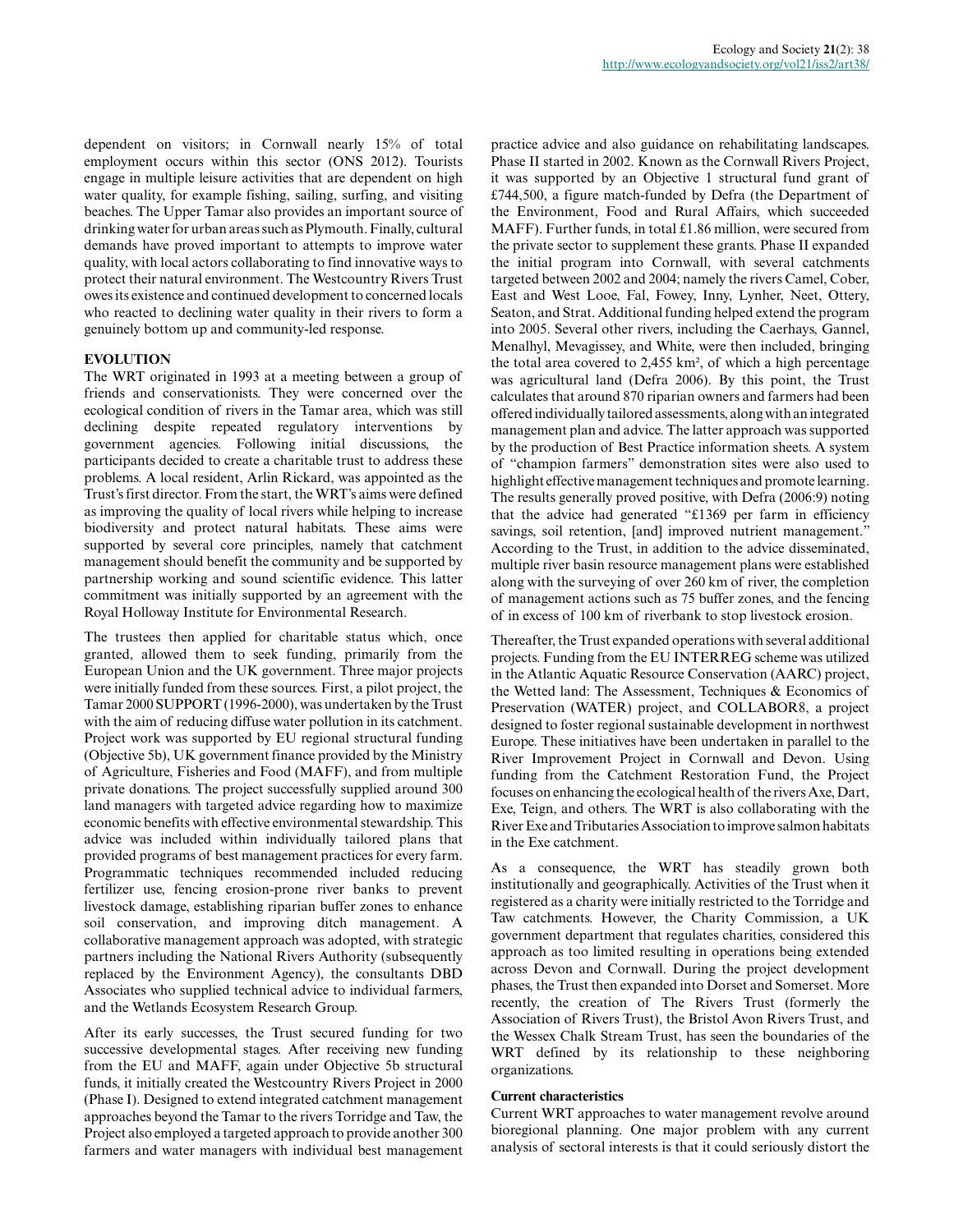role of food production in the rural economy. Planning is consequently employed by the WRT to produce a series of "aspirational maps" for differing land uses and management scenarios, for example in prioritizing water quality (for human consumption and conserving habitats), recreation, carbon sequestration, or habitat conservation specifically. Use is made of Weighted Geographic Information System (GIS) overlays to integrate environmental data into map production as a basis for "intelligent catchment design" (WRT [date unknown]). This process involves the creation of GIS layers for the following: clean and fresh water ecology; clean and fresh drinking water; water regulation for flooding; water regulation for drought; a climate layer (greenhouse gas regulation and air quality); recreation and tourism; and habitat provision. The layers are then synthesized into an Environmental Services model that allows spatial comparison with data on the intensity of agricultural production to determine conflicts. From the model, it was calculated that 6% of agricultural land conflicted with conservation priorities, allowing the Trust to better target and support landowners in these potential hotspots (WRT [date unknown]).

Another key management approach, which integrates with bioregional planning, is using market-based instruments. The UK agricultural industry is undergoing an historic shift, from providing for national food security to (in part) providing for environmental goods and services, over the last 30 years (Cook 2016). Support for agriculture from the EU and national government partially switched from mechanisms such as price support to agri-environmental schemes, although the latter still remain limited in comparison. Recently there has been a move internationally toward Payments for Ecosystem Services (PES) whereby a beneficiary pays for ecosystem improvements. Sources of funding may be either public or from a private concern (Dunn 2011, URS/Scott Wilson 2011), such as a water company that stands to benefit from environmentally sensitive land management practices. Although demands to provide cheap, secure food production are less frequently acknowledged today, the water industry increasingly looks to farmers as environmental service providers (M. Ross, *personal communication,* 2010).

Payments for Ecosystems Services is an important feature of the WRT integrated management approach, as illustrated by other current initiatives. First, the Trust is collaborating with the private water supplier South West Water in The Upstream Thinking project (South West Water [date unknown]). Through this PES scheme, the WRT have invested over £2.2 m of grant within £4.3 m of overall expenditure, leading to 184 farm projects (ranging from slurry pits, yard roofing, and manure stores) as well as over 50 km of river bank fencing. Included within this project was the first UK reverse auction for water quality intervention measures (Day and Couldrick 2013). The innovative nature of the project demonstrates how a voluntary sector body can act as an ethical or honest broker in bringing together a willingness to pay for an environmental good, in this case by the water company, with a provider of these goods, namely farmers. Second, the WRT has helped develop the Westcountry Angling Passport Scheme, which operates by providing financial incentives to farmers and riparian owners to protect river water quality through the generation of revenue from anglers. Through these initiatives, the Trust performs an important function in identifying win-win gains for all stakeholders. Here, the creation of new markets can contribute

to farm profitability and commercial diversification while protecting the environment. Given the success of these schemes, the WRT is now developing further PES-type instruments including the following: reverse auctions for flood storage and roof water diversion from combined sewerage overflows; country sports recreation (via the Country Sports Project, partly funded by the Rural Development Programme for England); carbon sequestration; and collaborating with supermarkets to promote sustainable food production.

Finally, the WRT has hosted other projects, including the Tamar Catchment Partnership (TCP). Comprising over 100 stakeholders drawn from 30 different organizations, the TCP aimed at reducing communication failures with stakeholders in catchment management. The methodology chosen involved the creation of stakeholder working groups, each responsible for different management aspects: carbon sequestration; water quality and quantity (floods and droughts); and habitats, both for wildlife and culture/recreation. Each group consisted of experts, service providers such as farmers and landowners, and service customers, for example, businesses. Use was made of GIS mapping to identify multifunctional areas potentially suitable for PES. Partners consequently were better placed to appreciate the values of catchment resources and identify actions for cost/benefit improvements (L. Couldrick 2013, *unpublished manuscript*).

## **INSTITUTIONAL DESIGN, POLITICAL STRATEGIES, AND FUNCTIONAL PERFORMANCE**

## **River basin organization institutional design: from agency to partnership working**

River basin organizations can be understood through a typology of institutional arrangements, based on several rules: authority; aggregation; boundary; information; and pay-off (Ostrom 1986). These can be used to categorize river basin organizations, including agency and partnership forms (Huitema and Meijerink 2014).

The requirements of EU water policy, in the form of the Water Framework Directive (WFD), means that the institutional characteristics of river basin management at regional scales in England and Wales conform to an agency type model $[1]$ . In terms of WFD implementation, authority rules (Ostrom 1986), i.e., actions assigned to a specific position, have been centrally imposed by the Environment Agency, the government designated competent authority (Table 1). Ten regional scale river basin districts have been established to undertake river basin management planning within the context of Directive requirements to achieve good ecological status objectives for waters. Aggregation rules (Ostrom 1986), specifying decisionmaking functions, have involved the Environment Agency delegating some planning activities to nonstate actors at the river basin scale, although coordination mechanisms are limited. River basin liaison panels, comprising the EA, government agencies, business representatives, regional authorities, and local government, provide advisory direction to planning (Benson et al. 2014). Yet, their influence has been questioned as panel members are centrally appointed by the EA, which also chairs planning meetings and coordinates responses (Fritsch and Benson 2013). If boundary rules (Ostrom 1986), which specify how participants are chosen, are considered, these RBOs also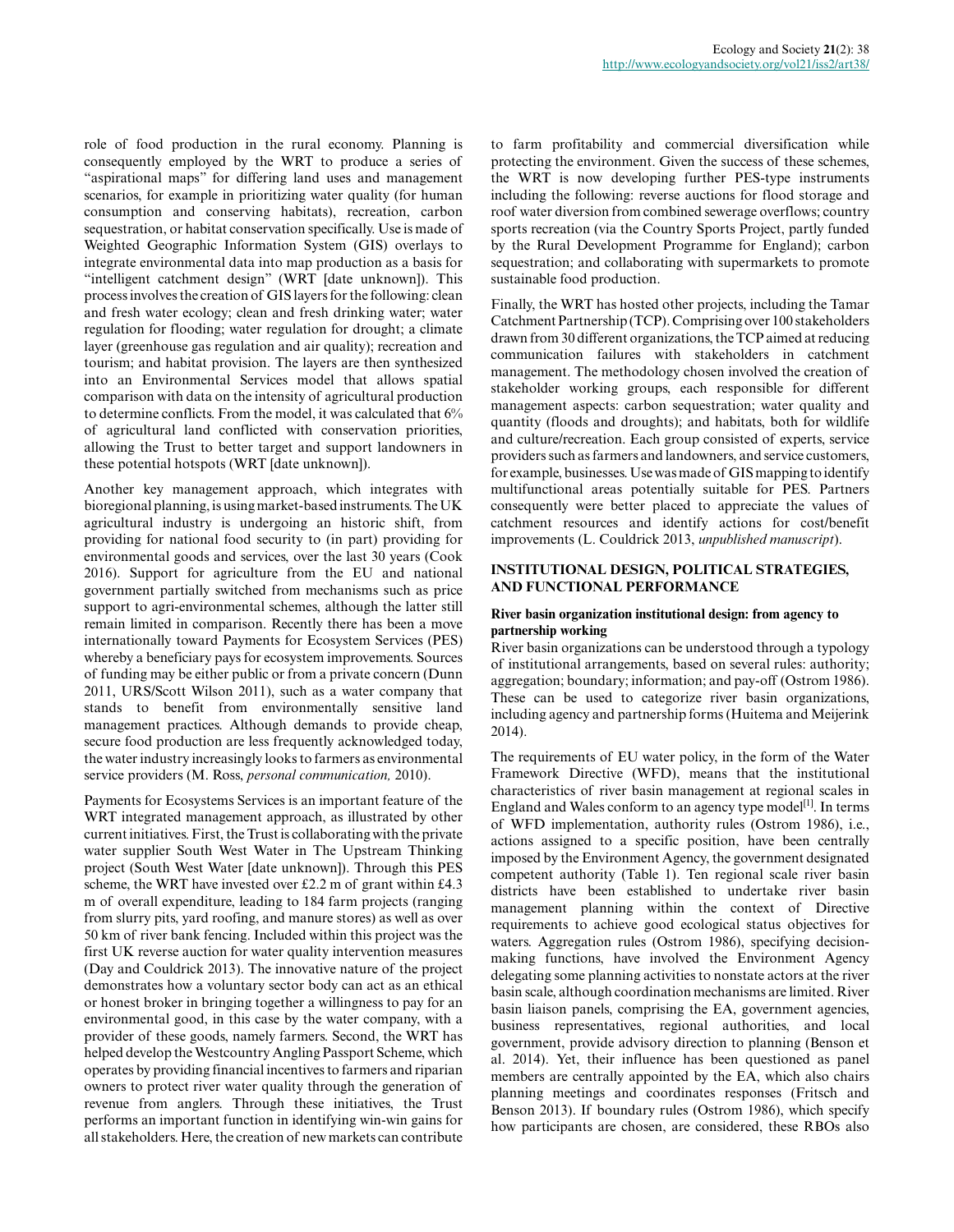conform to an agency-type approach. Their geographical boundaries were centrally determined by the UK government and the EU Commission. A technocratic management approach, based on applying engineering and scientific expertise, has been adopted by the Environment Agency. Meanwhile, public participation in planning is constrained by obligations in the WFD. Information rules (Ostrom 1986), determining communication between participants, also reflect characteristics of an agency type RBO. Information provision on planning is mainly provided via Agency reporting to government and the EU, although such data is made publicly available. Finally, centralized pay-off rules (Ostrom 1986), prescribing the costs and benefits to participants, are primarily aimed at supporting the Environment Agency in meeting water quality objectives within the confines of departmental budgets, still constrained by government fiscal austerity. Although this approach remains the dominant water management paradigm, recent years have witnessed the emergence of novel river basin organizations that together map out an increasingly polycentric governance landscape at the subregional scale.

**Table 1**. The different institutional features evident in the agency type River Basin Districts and partnership Westcountry Rivers Trust.

| Rule types  | <b>River Basin Districts</b> | <b>Westcountry Rivers Trust</b> |
|-------------|------------------------------|---------------------------------|
| Authority   | Centralized decision         | Collaborative decision          |
|             | making                       | making                          |
| Aggregation | Delegated central            | Consensus and strong            |
|             | control, weak                | coordination between            |
|             | coordination                 | actors                          |
| Boundary    | Centrally determined         | Voluntary and locally           |
|             | participation                | inclusive participation         |
| Information | Centralized reporting.       | Local knowledge and             |
|             | technocratic knowledge       | scientific evidence             |
|             | generation                   |                                 |
| Pay-off     | Centralized objective        | Costs and benefits shared       |
|             | achievement                  | between actors (win-win         |
|             |                              | solutions)                      |

These institutional innovations can be categorized as partnership forms of RBO, as defined by Huitema and Meijerink (2014). Cook et al. (2012), in their survey of English and Welsh catchment partnerships, identify several distinctive features within this institutional shift. In contrast to the agency-type RBOs, partnerships were based on collaborative authority rules. Group memberships reflected multiple sectors, with private individuals accounting for 18% of group membership and only 22% of participants drawn from public institutions including government agencies (Cook et al. 2012). Rather than being established by centralized agency compulsion, partnerships had become initiated in response to diverse "wicked" problems, for example declining river water quality or local habitat loss. Because many groups based decision making on negotiation and consensus, aggregation rules meant that institutions were generating high levels of participant trust and reciprocity. Boundary rules were generally not centrally imposed among these partnerships, reflected in the mainly voluntary and localized nature of membership. In this respect, the majority (46%) of partnerships were constituted as charities or limited companies (36%), with a prevalence of local stakeholder ownership (Cook et al. 2012). Information rules and pay-off rules also emphasized localized and scientific knowledge in decision making, while sharing out the costs and benefits of collaboration through seeking win-win outcomes for all actors. For example, some groups supported local farmers in reducing nutrient run-off through providing help with implementing best management practices. As a result, farmers could then increase their operational profitability through reducing fertilizer inputs, with attendant benefits for improved water quality and ecology.

Within this shift toward bioregionalism, the WRT is an exemplar of this novel type of partnership RBO in terms of its institutional architecture. First, its authority rules have evolved to frame a collaborative, nonhierarchical, and institutionally self-organizing organization that is independent of central state agencies. As discussed above, these institutions focus on integrated catchment management premised on sustainable development of the local economy and maintaining ecological resources. Second, the Trust's aggregation rules have been developed to promote consensual decision making with multiple stakeholders, including farmers and industry. Here, the WRT may be considered representative of its local constituency, particularly among the small-scale farming enterprises that are prevalent in the area. Third, boundary rules are used to determine partnership membership, which includes full time and voluntary staff. Currently, 30 staff are employed. They collectively possess expertise in several areas:

- **.** Freshwater, marine, estuarine, and terrestrial ecology and conservation;
- **.** Spatial data, mapping and modeling using GIS;
- **.** Catchment modelling and risk assessment;
- **.** Agricultural, land, and environmental management.

To manage the operations of the Trust, this expertise is divided into teams for overall management, fisheries management, land management, finance and data, evidence, and communication. Various volunteers and scientific experts help support their project implementation work. Boundary rules are also determined by charitable status, with UK law specifying that such voluntary organizations must provide benefits to the public. Charities must also be governed by a board of trustees who are legally responsible for decision making, including all expenditure (Cook and Inman 2012). Charities can employ staff but they mainly rely on dedicated volunteers who donate their time. Fourth, information rules emphasize both the inclusion of local knowledge but also a requirement for sound science as integral to the integrated catchment management approach adopted. Information from farmers, businesses, and the general public is consequently elicited in project design and implementation, in addition to evidence from epistemic actors. Finally, pay-off rules ensure that the interests of local communities are prioritized.

One example of how these pay-offs are supported is the PES strategy. To summarize from D. Bright (*personal communication,* 2010, 2012) and interviews with Trust managers, the WRT approach is based on five core principles that have been specifically adapted for agriculturally dominated rural areas:

**.** Bioregional planning: taking a holistic approach to catchment management, including economic dimensions and statutory regulation;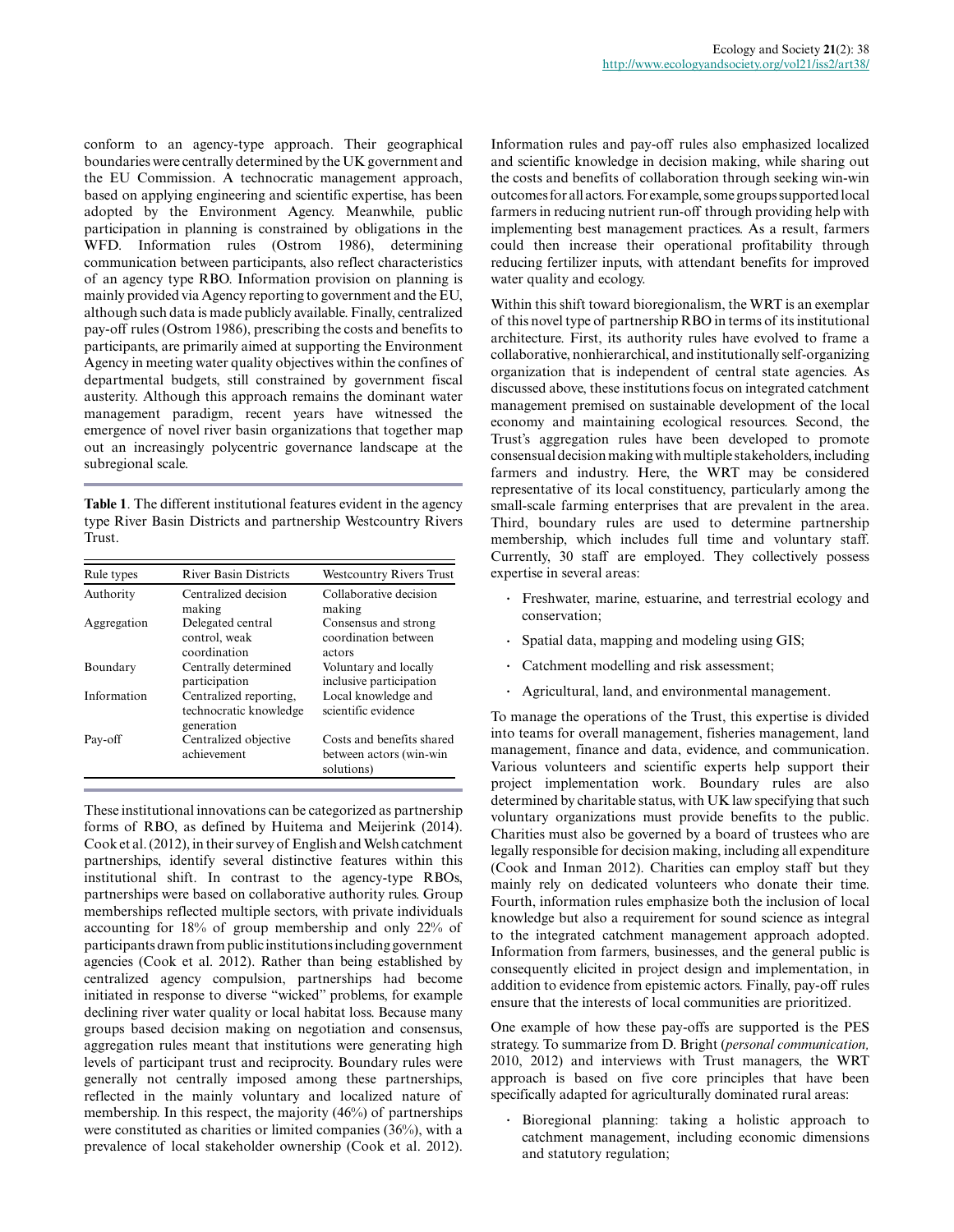- **.** Community conservation: nothing can progress without local leadership and support; achieving win-win situations is central to the philosophy;
- **.** Payment is via the market: a major source of funding for ecosystem services comes not through public expenditure (that is from European, UK, or local revenues) but from the direct beneficiaries of environmental gain;
- **.** Working sequentially to engage the public;
- **.** An honest broker is sought who mediates the flow of cash from beneficiary to service provider, particularly farmers and landowners. WRT has fulfilled this role in terms of payments from the UK Government, the EU, and South West Water.

This institutional model is now proving an inspiration for transfer (Benson and Jordan 2011) within the UK. As the first and, to date, arguably the most effective affiliated body of the national Association of Rivers Trusts (now renamed The Rivers Trust), the WRT is providing valuable lessons for other partnerships. This success has also been recognized by central government. Trust evidence submitted to the House of Lords Committee enquiry into EU water policy was reported back to the UK Government (House of Lords 2012). Their Lordships stated the following:

*The WRT works in partnership with external individuals and organisations to share expertise and facilitate better information transfer. By collaborating with a whole range of stakeholders - ranging from individual businesses through to academic institutions, NGOs and government departments - the Trust aims to circumvent sectoral interests and encourages joint solutions to the complex environmental problems our society currently faces.* (House of Lords 2012:32)

#### **The politics of organizational design**

Organizational design and form cannot be separated from the overtly political nature of environmental management. Here, institutional interplay can be crucial to effectiveness, whereby RBOs must engage in wider political structures by managing relationships across scales to produce effective and adaptive comanagement governance that should benefit all (Huitema and Meijerink 2014). For example, in New Zealand, a tendency for one stakeholder group (such as farmers) to dominate policy and management processes has been noted (Mcneil 2013) and appropriate collective action must prevent such an occurrence. In UK water governance, government agencies are often in regulatory opposition with groups such as farmers. However, as a registered charity the WRT can operate as an honest broker to mediate between these stakeholders and cultivate trust between them. Through learning to incorporate these often competing values in collaborative decision making, the scope for conflict has consequently been reduced through organizational design.

These values reflect the underlying philosophy of the Trust's founders. Arlin Rickard, first director of the WRT and now Chief Executive of The Rivers Trust, suggests that a willingness to engage with stakeholders is critical to WRT effectiveness, in addition to securing funding to support projects (A. Rickard, *personal communication,* 2012). Without engagement, particularly with state agencies and the public, political relationships and operational frameworks can be compromised.

Critical mechanisms for incorporating these values into Trust operations have been techniques such as farm visits and stakeholder workshops. Farmer engagement, as discussed above, is particularly important. To date, over one thousand farmers have been supplied with individually tailored advice and/or support (WRT and Rickard 2013). Expert facilitators are also employed to bring stakeholders together and reconcile their views in workshops and in that way not only "opinion" farmers, within the farming community, but also other key stakeholders (water companies, regulatory bodies, and local authorities) have been involved (A. Rickard, *personal communication*, 2013).

#### **Functional performance**

Several criteria could be employed in assessing the performance of this organization (Huitema and Meijerink 2014). These functional criteria include the organizational capacity for coordination between competing policy objectives, plus accountability, democratic legitimacy, and environmental effectiveness. Using these indicators, an analysis of the WRT shows that it has developed into a relatively effective example of, first, a partnership organization and, second, an RBO. However, to be more successful, the functions of the WRT require better integration with the higher level regional scale river basin district and the activities of government agencies.

Coordination is related to RBO capacities to reconcile decisions horizontally between policy sectors and vertically across levels of government (Huitema and Meijerink 2014). In this respect, the WRT approach to horizontally coordinating decision making allows some inclusivity, adaptability, and flexibility to overcome challenges from contradictory politics and spatial fit. The status of the WRT as an ethical broker, combined with its spatial functions, means that it can perform this horizontal intersector coordination. This status is particularly important in reconciling the often competing interests of intensive farming, driven by political and commercial imperatives, with the environment and users of environmental services. One significant mechanism for coordination is PES. For example, the Upstream Thinking model coordinates the actions of agricultural producers of an environmental good, in this case clean drinking water, with the needs of end consumers, namely South West Water and their customers. In addition, to coordinating between divergent (and often competing) commercial sectors, the Trust could also provide a vertical linking role with regional governance scales. Authority rules within the agency-type river basin districts focus on achieving good ecological status objectives for waters, often placing the EA in direct conflict with farmers and industry. As demonstrated by the WRT projects, catchment scale initiatives could provide a strong supporting input to achieving higher level objectives. One concern therefore, in terms of coordination, is how vertical coordination is being achieved in practice, not only by the Trust but through other emergent catchment partnerships. According to Trust managers, this is particularly poignant in relation to a perceived lack of clarity regarding how catchment partnerships link with the river basin liaison panels and then to the National Liaison Panel.

Potential criticisms of partnership RBOs could revolve around whether they can, ironically, lead to reduced public accountability through domination by sectoral interests, for example, environmentalists or land owners. Initially, the Trust comprised a select group of local actors but, in response, its public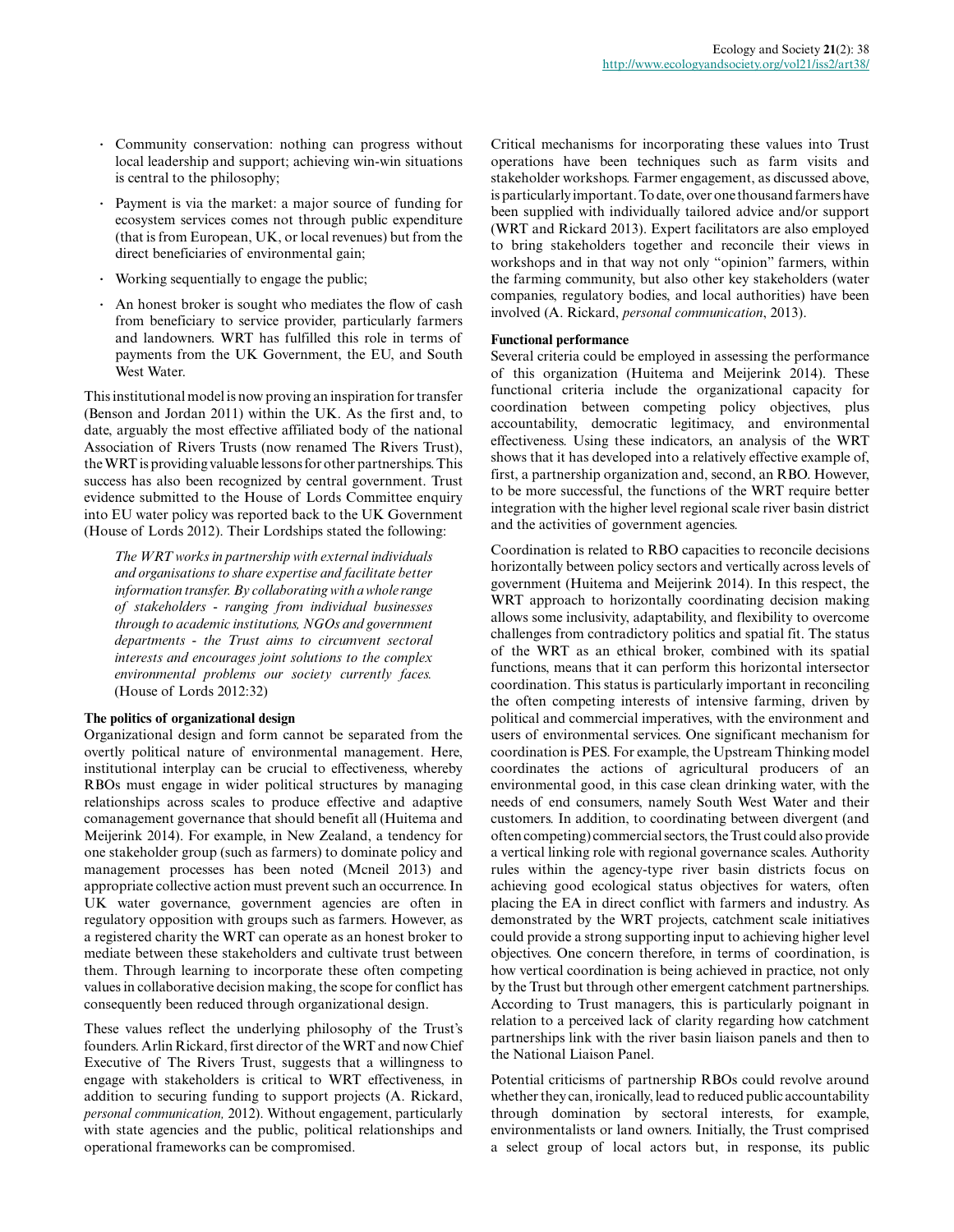accountability has been gradually expanded. A good example of how inclusivity extends accountability is through multiactor projects such as the TCP. As a registered charity, the WRT must also conform to legal criteria that set out strict governance standards that are enforced by government. Conditions are additionally imposed on project activities by various funding bodies such as the European Union. Consequently, the Trust is accountable to its membership, funders, the wider public, and public authorities. However, it could be argued that accountability can be enhanced through greater public representation in the Trust's governance through, for example, local government interaction. This observation reflects a wider concern over the accountability of catchment groups in England and Wales, where charities and private interests are influential (Cook et al. 2012). In contrast, Environment Agency actors are indirectly democratically accountable to the public through higher level political control, a factor not evident with catchment partnerships.

Some success is also evident if we consider legitimacy. It is hypothesized that partnerships may generate greater input legitimacy than agency RBOs but that in contrast, because of the complexity of multiactor decision making, they may provide lower output legitimacy (Huitema and Meijerink 2014). Depending on how output legitimacy is measured, however, the Trust would mainly disprove this proposition. Input legitimacy is potentially strong because of the relatively inclusive nature of decision making, although representativeness could be questioned where the democratic controls associated with government agencies and local government are absent. More saliently, outputs of goods and services are measurably high. Indicators of output success such as advice provided for land managers, plans produced, best management practices adopted, landscape restoration achieved, farm efficiency savings made, and funds channelled to local actors through the various projects and innovative PES schemes, all show a positive trend over time. These findings could potentially inform learning on legitimacy for RBO institutional design elsewhere, particularly regarding the observed need for partnerships to prioritize actor inclusivity and also attain quantifiable outputs. The latter appears particularly important in maintaining WRT legitimacy with key farming stakeholders. Yet, greater comparative research into the factors shaping partnership output legitimacy is required beyond this single case.

Environmental effectiveness can be measured via the attainment of environmental goals. Immediate improvements in water quality are often difficult to demonstrate with adaptive forms of catchment management because of the long run nature of planning cycles (Sabatier et al. 2005). Evidence from internal WRT pilot studies points to localized improvements in water quality. Proxy indicators of environmental effectiveness (see Benson et al. 2014) such as the farm best management practice plans, habitat restoration projects, stakeholder engagement, and PES schemes all support future improvements in catchment environmental quality. What is less certain is how these improvements are contributing to meeting wider WFD objectives, suggesting a need to better coordinate planning measures and monitoring of goal attainment.

#### **CONCLUSIONS**

design and effectiveness. Drawing upon Ostrom (1986), authority rules have also created a largely nonhierarchical, institutionally self-organizing governance form with task-specific competences, i.e., managing environmental quality. As a charity, the Trust is also able to mobilize resources, support, and legitimacy in ways not readily available to agency-centered RBOs. Aggregation rules are based on collaboration and consensus between multiple stakeholders, avoiding domination by one group. Indeed, the WRT is pioneering such processes both nationally and within Europe. Boundary rules dictate local bioregionalism combined with multiactor engagement. Projects have focused on environmental improvements in specific catchments, involving farmers, industry, government agencies, and the public. Information rules determine utilizing local knowledge alongside technical-scientific information. Critically, the WRT demonstrates that pay-off rules should promote seeking out win-win outcomes, in its case by playing the role of an honest broker, rather than creating winners and losers. The Payments for Ecosystems Services schemes provide a good example of the practical application of this philosophy. In addition, returning to Pepper's (1996) bioregionalism principles, the Trust has facilitated local empowerment through its communitarian approach.

However, as discussed above, the implementation of bioregionalism can be problematic. Although the Trust illustrates how bioregional approaches could support economically and ecologically positive action at a local scale, questions remain over democratic accountability and the inclusiveness of decision making. Further research is therefore required into how the Trust and other similar organizations address these concerns, as a basis for comparative lesson-drawing. How legitimacy is established and maintained is another area of interest, particularly the extent to which it is linked to the production of specific outputs. There is also an observed need in England and Wales to investigate how local partnership activity can be better connected with higher level governance processes implementing the WFD. The Trust, in this sense, can potentially complement agency-led approaches to improving water quality through river basin management planning. However, there is evident potential for interinstitutional coordination problems to develop as Trust boundaries do not coincide with regional scale WFD processes. This feature highlights a more general challenge for proponents of bioregionalism, namely how to move from normatively promoting localism as an ideal, to demonstrating how it can effectively integrate within multiple levels of governance, which are an increasingly important characteristic of water management globally. Overcoming scale mismatches between partnership type RBOs based on bioregionally defined areas and actual political boundaries remains critical to meeting this challenge.

 $\overline{\phantom{a}}$ 

The WRT could provide some positive lessons for bioregional approaches, if considered a normative goal, in its institutional

<sup>[1]</sup> The UK government has also promoted Catchment Sensitive Farming, which aims at encouraging farm best management practice through financial and technical assistance, although these schemes cannot be considered genuine RBOs.

*Responses to this article can be read online at:* [http://www.ecologyandsociety.org/issues/responses.](http://www.ecologyandsociety.org/issues/responses.php/8504) [php/8504](http://www.ecologyandsociety.org/issues/responses.php/8504)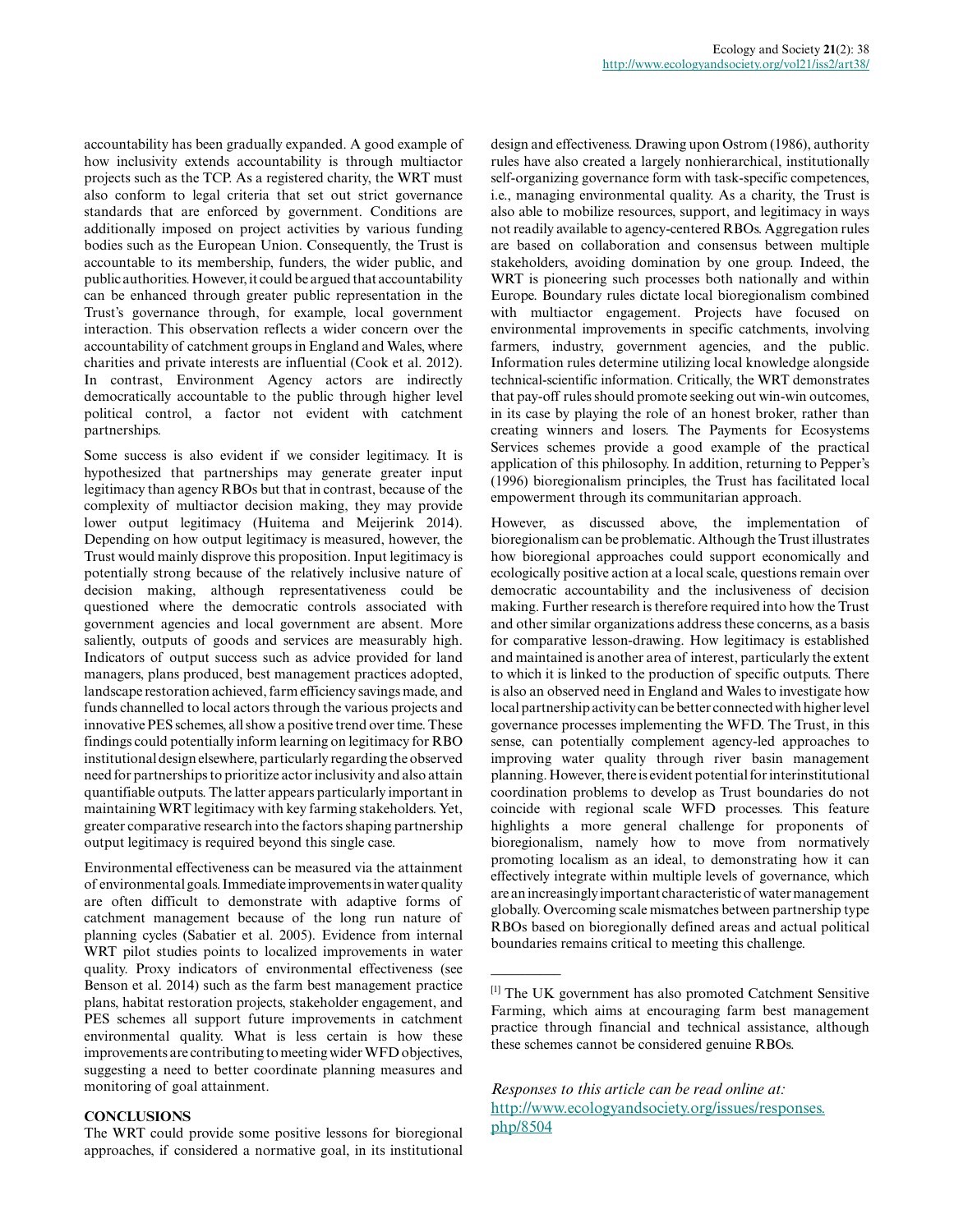#### **Acknowledgments:**

*We thank Arlin Rickard (The Rivers Trust), Dr Dylan Bright (WRT), and Martin Ross of South West Water plc for their advice and information. Writing of this article was supported by the Leverhulme Trust (International Network scheme). The text is adapted from the book chapter in The Politics of River Basin Organisations: Coalitions, Institutional Design Choices and Consequences (Huitema and Meijerink 2014). We thank Edward Elgar Publishing who have kindly given permission for the use of material from D. Huitema and S. Meijerink, editors. 2014. The Politics of River Basin Organisations. Coalitions, Institutional Design Choices and Consequences. Edward Elgar Publishing, Cheltenham, UK.*

#### **LITERATURE CITED**

Aberley, D. 1999. Interpreting bioregionalism. Pages 13-42 *in* M. V. McGinnis, editor. *Bioregionalism*. Routledge, New York, New York, USA.

Bell, S., and D. McGillivray. 2000. *Environmental law.* Fifth edition. Blackstone Press, London, UK.

Benson, D., O. Fritsch, H. Cook, and M. Schmid. 2014. Evaluating participation in WFD river basin management in England and Wales: processes, communities, outputs and outcomes. *Land Use Policy* 38:213-222. [http://dx.doi.org/10.1016/](http://dx.doi.org/10.1016%2Fj.landusepol.2013.11.004) [j.landusepol.2013.11.004](http://dx.doi.org/10.1016%2Fj.landusepol.2013.11.004)

Benson, D., and A. Jordan. 2011. What have we learnt from policy transfer research? Dolowitz and Marsh revisited. *Political Studies Review* 9(3):366-378. [http://dx.doi.org/10.1111/j.1478-9302.2011.00240.](http://dx.doi.org/10.1111%2Fj.1478-9302.2011.00240.x) [x](http://dx.doi.org/10.1111%2Fj.1478-9302.2011.00240.x)

Benson, D., A. Jordan, and L. Smith. 2013. Is environmental management really more collaborative? A comparative analysis of putative 'paradigm shifts' in Europe, Australia, and the United Sates. *Environment and Planning A* 45(7):1695-1712. [http://dx.doi.](http://dx.doi.org/10.1068%2Fa45378) [org/10.1068/a45378](http://dx.doi.org/10.1068%2Fa45378)

Cook, B. R., M. Atkinson, H. Chalmers, L. Comins, S. Cooksley, N. Deans, I. Fazey, A. Fenemor, M. Kesby, S. Litke, D. Marshall, and C. Spray. 2013. Interrogating participatory catchment organisations: cases from Canada, New Zealand, Scotland and the Scottish-English Borderlands. *Geographical Journal* 179 (3):234-247. [http://dx.doi.org/10.1111/j.1475-4959.2012.00492.x](http://dx.doi.org/10.1111%2Fj.1475-4959.2012.00492.x)

Cook, H. F. 2016. *The protection and conservation of water resources: a new British perspective*. Wiley International, London, UK.

Cook H., D. Benson, and A. Inman. 2014. Partnering for success in England: the Westcountry Rivers Trust. Pages 119-139 *in* D. Huitema and S. Meijerink, editors. *The politics of river basin organisations: coalitions, institutional design choices and consequences*. Edward Elgar, Cheltenham, UK. [http://dx.doi.](http://dx.doi.org/10.4337%2F9781782549222.00010) [org/10.4337/9781782549222.00010](http://dx.doi.org/10.4337%2F9781782549222.00010) 

Cook, H., D. Benson, A. Inman, A. Jordan, and L. Smith. 2012. Catchment management groups in England and Wales: extent, roles and influence. *Water and Environment Journal* 26(1):47-55. [http://dx.doi.org/10.1111/j.1747-6593.2011.00262.x](http://dx.doi.org/10.1111%2Fj.1747-6593.2011.00262.x) 

Cook, H., and A. Inman. 2012. The voluntary sector and conservation for England: achievements, expanding roles and uncertain future. *Journal of Environmental Management* 112:170-177. [http://dx.doi.org/10.1016/j.jenvman.2012.07.013](http://dx.doi.org/10.1016%2Fj.jenvman.2012.07.013)

Cornwall Rivers Project. 2008. *Cornwall Rivers Project*. Westcountry Rivers Trust, Callington, Cornwall, UK. [online] URL:<http://www.cornwallriversproject.org.uk/>

Day, B., and L. Couldrick. 2013. *Payment for ecosystem services pilot project: the Fowey River Improvement Auction. Final report*. The University of East Anglia, Norwich, UK and Westcountry Rivers Trust, Callington, Cornwall, UK. [online] URL: [http://](http://randd.defra.gov.uk/Document.aspx?Document=11542_FoweyAuctionFinalReportNe0131.pdf) [randd.defra.gov.uk/Document.aspx?Document=11542\\_FoweyA](http://randd.defra.gov.uk/Document.aspx?Document=11542_FoweyAuctionFinalReportNe0131.pdf)[uctionFinalReportNe0131.pdf](http://randd.defra.gov.uk/Document.aspx?Document=11542_FoweyAuctionFinalReportNe0131.pdf)

Department for Environment, Food & Rural Affairs (Defra). 2006. *Case studies aimed at reducing diffuse water pollution from agriculture in England.* Defra, London, UK.

Department for Environment, Food & Rural Affairs (Defra). 2013. *Catchment based approach: improving the quality of our water environment*. Defra, London, UK.

Dunn, H. 2011. *Payments for ecosystem services*. Defra Evidence and Analysis Service, Paper 4. Defra, London, UK.

Environment Agency (EA). 2009. *Water for life and livelihoods: river basin management plan - South West River Basin District.* Environment Agency, Bristol, UK.

Environment Agency (EA). 2014. *Draft update to the river basin management plan for the South West River Basin District. Environmental Report.* Environment Agency, Bristol, UK. [online] URL: [https://consult.environment-agency.gov.uk/portal/](https://consult.environment-agency.gov.uk/portal/ho/wfd/draft_plans/consult?pointId=s1405418011983) [ho/wfd/draft\\_plans/consult?pointId=s1405418011983](https://consult.environment-agency.gov.uk/portal/ho/wfd/draft_plans/consult?pointId=s1405418011983) 

European Communities. 2000. Directive 2000/60/EC of the European Parliament and of the Council of 23 October 2000 Establishing a Framework for Community Action in the Field of Water Policy. *Official Journal of the European Communities,* L 327/1 of 22.12.2000. EC, Brussels, Belgium.

Fritsch, O., and D. Benson. 2013. Integrating the principles of integrated water resources management? River basin planning in England and Wales. *International Journal of Water Governance* 1 (3/4):265-283. [http://dx.doi.org/10.7564/13-IJWG7](http://dx.doi.org/10.7564%2F13-IJWG7) 

Gray, R. 2007. Practical bioregionalism: a philosophy for a sustainable future and a hypothetical transition strategy for Armidale, New South Wales, Australia. *Futures* 39(7):790-806. [http://dx.doi.org/10.1016/j.futures.2006.12.003](http://dx.doi.org/10.1016%2Fj.futures.2006.12.003)

Haigh, N. 2005. *Manual of environmental policy: the EU and Britain.* Maney Publishing and Institute for European Environmental Policy, London, UK.

House of Lords. 2012. *European Union Committee - Thirty-Third Report. An Indispensable Resource: EU Freshwater Policy.* House of Lords, London, UK. [online] URL: [http://www.publications.](http://www.publications.parliament.uk/pa/ld201012/ldselect/ldeucom/296/29602.htm) [parliament.uk/pa/ld201012/ldselect/ldeucom/296/29602.htm](http://www.publications.parliament.uk/pa/ld201012/ldselect/ldeucom/296/29602.htm) 

Huitema, D., and S. Meijerink, editors. 2014. *The politics of river basin organisations: coalitions, institutional design choices and consequences*. Edward Elgar, Cheltenham, UK. [http://dx.doi.](http://dx.doi.org/10.4337%2F9781782549222.00006) [org/10.4337/9781782549222.00006](http://dx.doi.org/10.4337%2F9781782549222.00006)